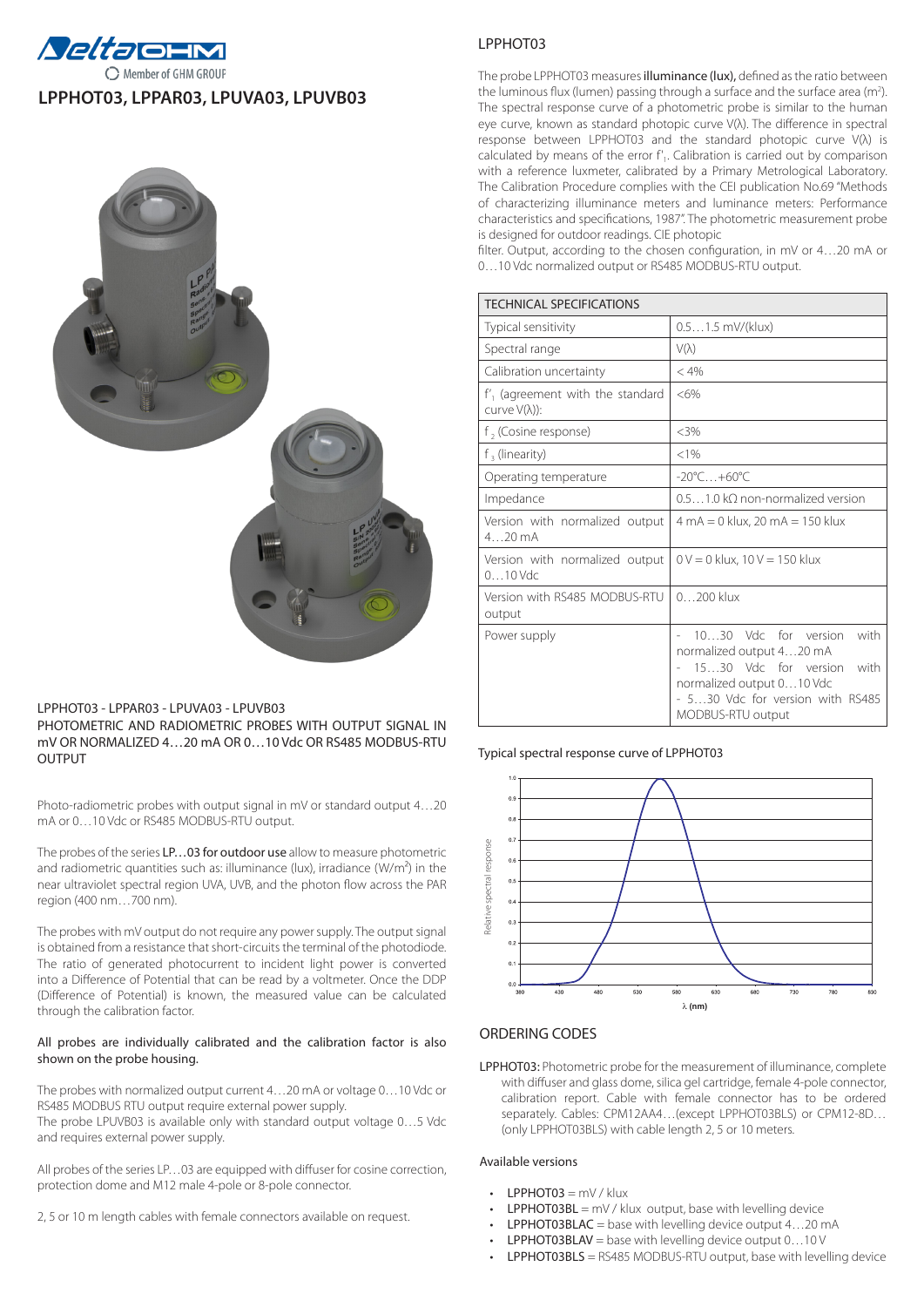## LPPAR03

The probe LPPAR03 measures the ratio between the number of photons that strike a surface in one second, in the 400 nm…700 nm spectral range and the surface area (m<sup>2</sup>).

This quantity is defined as PAR: Photo-synthetically Active Radiation.

The probe calibration is carried out by using an halogen lamp, with a known spectral irradiance in a specific spectral range. Temperature slightly affects the probe spectral response.

The probe is designed for outdoor readings. Output, according to the chosen configuration, in μV/(μmol(m-2s-1)) or 4…20 mA or 0…10 Vdc normalized output or RS485 MODBUS-RTU output.

| <b>TECHNICAL SPECIFICATIONS</b>                    |                                                                                                                                                                          |  |
|----------------------------------------------------|--------------------------------------------------------------------------------------------------------------------------------------------------------------------------|--|
| Typical sensitivity                                | $12.5 \mu V/(µmol(m^{-2}s^{-1}))$                                                                                                                                        |  |
| Typical spectral range                             | 400 nm700 nm                                                                                                                                                             |  |
| Calibration uncertainty                            | < 5%                                                                                                                                                                     |  |
| f <sub>3</sub> (cosine response)                   | <3%                                                                                                                                                                      |  |
| $f2$ (linearity)                                   | < 1%                                                                                                                                                                     |  |
| Operating temperature                              | $-20^{\circ}$ C $+60^{\circ}$ C                                                                                                                                          |  |
| Impedance                                          | $0.51.0 \mathrm{k}\Omega$ non-normalized version                                                                                                                         |  |
| Version with normalized output<br>$420 \text{ mA}$ | $4 \text{ mA} = 0 \text{ \mu}$ mol(m <sup>-2</sup> s <sup>-1</sup> ), 20 mA = 5000<br>$µmol(m-2s-1)$                                                                     |  |
| Version with normalized output<br>$010$ Vdc        | 0 V = $\mu$ mol(m <sup>-2</sup> s <sup>-1</sup> ), 10 V = 5000<br>$µmol(m-2s-1)$                                                                                         |  |
| Version with RS485 MODBUS-RTU<br>output:           | $05000$ µmol(m <sup>-2</sup> s <sup>-1</sup> )                                                                                                                           |  |
| Power supply                                       | 1030 Vdc for version with<br>normalized output 420 mA<br>1530 Vdc for version with<br>normalized output 010 Vdc<br>- 530 Vdc for version with RS485<br>MODBUS-RTU output |  |

#### Typical spectral response curve LPPAR03



## ORDERING CODES

LPPAR03: Radiometric probe for the measurement of the Photon flux in the PAR action spectra, complete with diffuser and glass dome, silica gel cartridge, 4-pole connector. Cable with female connector has to be ordered separately. Cables: CPM12AA4…(except LPPAR03BLS) or CPM12- 8D…(only LPPAR03BLS) with cable length 2, 5 or 10 meters.

#### Available versions

- **LPPAR03** =  $\mu$ V/( $\mu$ mol m<sup>-2</sup>s<sup>-1</sup>) output
- LPPAR03BL =  $\mu$ V/( $\mu$ mol m<sup>-2</sup>s<sup>-1</sup>) output, base with levelling device
- **LPPAR03BLAC** = base with levelling device output  $4...20$  mA
- **LPPAR03BLAV** = base with levelling device output  $0...10V$
- $LPPARO3BLS = RS485 MODBUS-RTU output, base with levelling device$

## LPUVA03

The LPUVA03 probe measures irradiance (W/m<sup>2</sup>) defined as the ratio between the radiant flux (W) passing through a surface and the surface area ( $m<sup>2</sup>$ ) in the UVA (315 nm…400 nm) spectral range. Thanks to a new type of photodiode, LPUVA03 is blind to visible and infrared light.

Probe calibration is carried out by using a 365 nm line of a Xe-Hg, filtered through a special interferential filter. Measurement is carried out by comparison with the primary standards, assigned to Delta OHM Metrological Laboratory. The probe is designed for outdoor readings.

Output, according to the chosen configuration, in μV per μW/cm² or 4…20 mA or 0…10 Vdc normalized output or RS485 MODBUS-RTU output.

| <b>TECHNICAL SPECIFICATIONS</b>                    |                                                                                                                                                                             |
|----------------------------------------------------|-----------------------------------------------------------------------------------------------------------------------------------------------------------------------------|
| Typical sensitivity                                | 70200 µV/(W/m <sup>2</sup> )                                                                                                                                                |
| Measuring range                                    | 327384 nm (1/2)<br>312393 nm (1/10)<br>305400 nm (1/100)<br>Peak: 365 nm                                                                                                    |
| Calibration uncertainty                            | $<6\%$                                                                                                                                                                      |
| f <sub>2</sub> (cosine response)                   | $<6\%$                                                                                                                                                                      |
| $f3$ (linearity)                                   | < 1%                                                                                                                                                                        |
| Operating temperature                              | $-20^{\circ}$ C $+60^{\circ}$ C                                                                                                                                             |
| Impedance                                          | 0.51.0 kO non-normalized version                                                                                                                                            |
| Version with normalized output<br>$420 \text{ mA}$ | $4 \text{ mA} = 0 \text{ W/m}^2$ , 20 mA = 200 W/m <sup>2</sup>                                                                                                             |
| Version with normalized output<br>$010$ Vdc        | $0 V = 0$ W/m <sup>2</sup> , $10 V = 200$ W/m <sup>2</sup>                                                                                                                  |
| Version with RS485 MODBUS-RTU<br>output:           | 0.200 W/m <sup>2</sup>                                                                                                                                                      |
| Power supply                                       | 1030 Vdc for version<br>with<br>normalized output 420 mA<br>1530 Vdc for version with<br>normalized output 010 Vdc<br>- 530 Vdc for version with RS485<br>MODBUS-RTU output |

#### Typical spectral response curve LPUVA03



## ORDERING CODES

LPUVA03: Radiometric probe for the measurement of the UVA irradiance, complete with K5 dome, silica gel cartridge, 4-pole connector . Cable with female connector has to be ordered separately. Cables: CPM12AA4… (except LPUVA03BLS) or CPM12-8D...(only LPUVA03BLS) with cable length 2, 5 or 10 meters.

#### Available versions

- LPUVA03 =  $\mu$ V/( $\mu$ W/cm<sup>2</sup>) output
- LPUVA03BL =  $\mu$ V/( $\mu$ W/cm<sup>2</sup>) output, base with levelling device
- **LPUVA03BLAC** = base with levelling device output  $4...20$  mA
- LPUVA03BLAV = base with levelling device output 0...10 V
- LPUVA03BLS = RS485 MODBUS-RTU output, base with levelling device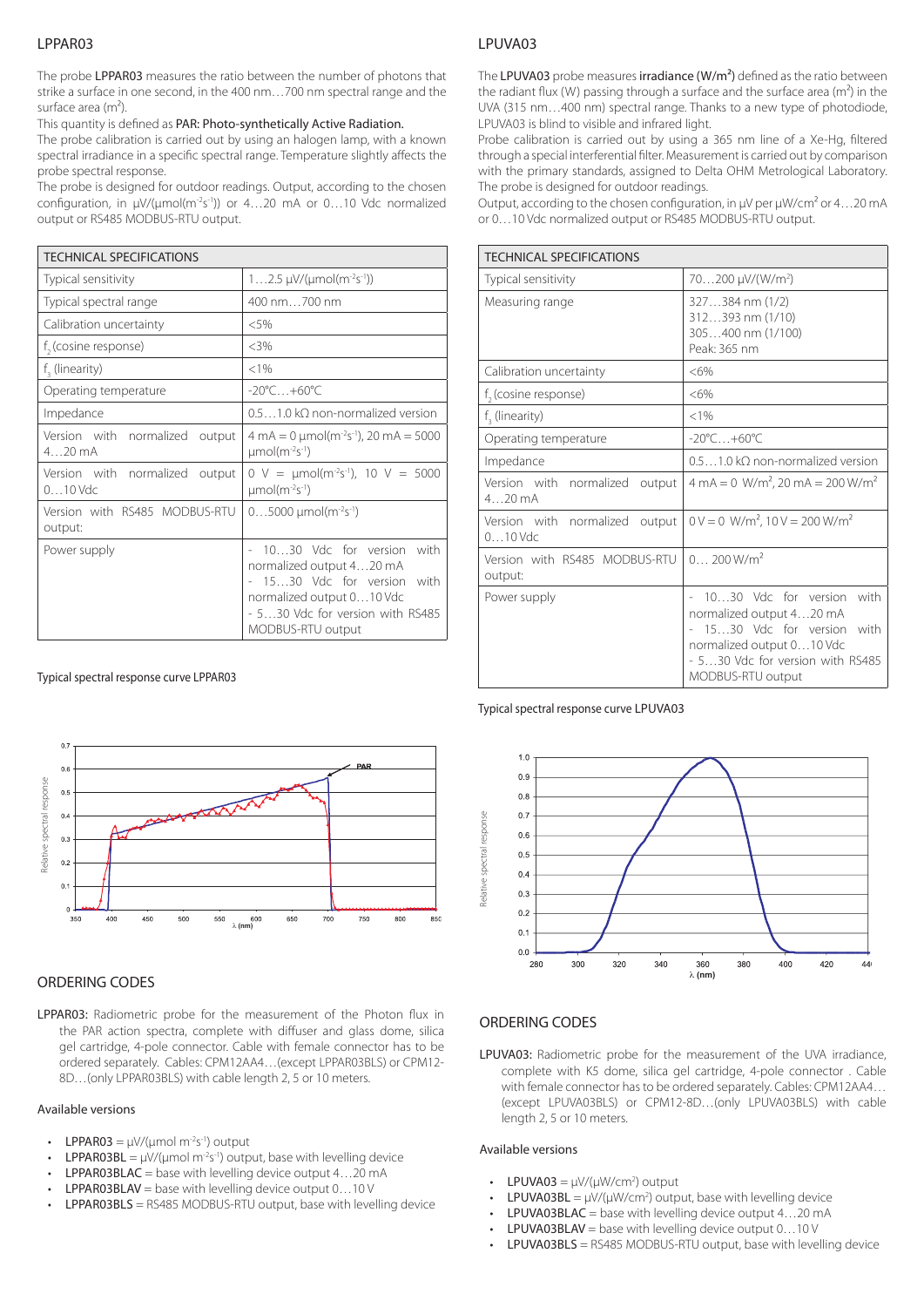# LPUVB03BLAV

The LPUVB03BLAV probe measures global irradiance (W/m<sup>2</sup>) on a surface area (m<sup>2</sup>) in the UVB (280 nm...315 nm) spectral region.

In particular, the spectral sensitivity is focused at 305 nm, with a bandwidth (FWHM) of 5 nm. The global irradiance is the result of the sum of direct solar irradiance and of diffused irradiance incident on a planar surface. In the UVB spectral region, unlike in the visible portion where the direct component prevails over the direct component, the light is strongly diffused by the atmosphere and thus the two components are equivalent, therefore is very important that the instrument is capable of measuring accurately both the components. The probe is designed for outdoor readings. Typical output 0…5Vdc.

| <b>TECHNICAL SPECIFICATIONS</b>  |                                                                                   |  |
|----------------------------------|-----------------------------------------------------------------------------------|--|
| Typical sensitivity              | $\approx$ 6V/(W/m <sup>2</sup> )                                                  |  |
| Measuring range                  | 301 nm306 nm (1/2)<br>295308.5 nm (1/10)<br>290311.5 nm (1/100)<br>Peak at 304 nm |  |
| Calibration uncertainty          | $<6\%$                                                                            |  |
| f <sub>3</sub> (cosine response) | $<6\%$                                                                            |  |
| f, (linearity)                   | < 1%                                                                              |  |
| Operating temperature            | $-20^{\circ}$ C +60 $^{\circ}$ C.                                                 |  |
| Output                           | $01$ W/m <sup>2</sup>                                                             |  |
| Power supply                     | $730$ Vdc                                                                         |  |

Typical spectral response curve LPUVB03BLAV



## ORDERING CODES

LPUVB03BLAV: Radiometric probe for the measurement of the UVB irradiance, complete with Quartz dome, 3 silica gel cartridges, 8-pole M12 connector, calibration report. Cable with female connector has to be ordered separately. Cables: CPM12AA8U …, with cable lengths 2, 5 or 10 meters.





## WIRING DIAGRAM

CPM12AA4… cable



Fixed 4-pole plug M12 Flying 4-pole M12 connector

LPPHOT03 / LPPHOT03BL - LPPAR03 / LPPAR03BL - LPUVA03 / LPUVA03BL

| Connector | <b>Function</b> | Wire color   |
|-----------|-----------------|--------------|
|           | Positive $(+)$  | Red          |
|           | Negative $(-)$  | Blue         |
|           | Not connected   | White        |
|           | Shield          | <b>Black</b> |

## LPPHOT03BLAV - LPPAR03BLAV - LPUVA03BLAV

| Connector | <b>Function</b>      | Wire color |
|-----------|----------------------|------------|
|           | (+) Vout             | Red        |
|           | (-) Vout and (-) Vdc | Blue       |
|           | (+) Vdc              | White      |
|           | hiald.               | Rlack      |

#### LPPHOT03BLAC - LPPAR03BLAC - LPUVA03BLAC

| Connector | <b>Function</b> | Wire color   |
|-----------|-----------------|--------------|
|           | Positive $(+)$  | Red          |
|           | Negative (-)    | Blue         |
|           | Not connected   | White        |
|           | Shield          | <b>Rlack</b> |

## CPM12-8D… cable



Fixed 8-pole plug M12 Flying 8-pole M12 socket

## LPPHOT03BLS - LPPAR03BLS - LPUVA03BLS

| Connector | Function                    | Wire color     |
|-----------|-----------------------------|----------------|
|           | Power supply negative (-)   | Blue           |
|           | Power supply positive $(+)$ | Red            |
|           | Not connected               |                |
|           | RS485 A/-                   | Brown          |
|           | RS485 B/+                   | White          |
|           | Housing                     | Shield (Black) |
|           | not connected               |                |
|           | not connected               |                |

#### CPM12AA8U… cable



Fixed 8-pole plug M12 Flying 8-pole M12 socket

#### LPUVB03BLAV

| Connector | Function            | Wire color   |
|-----------|---------------------|--------------|
|           | Signal GND          | Red          |
|           | Vout UV (+)         | Blue         |
|           | Not connected       |              |
|           | Shield              | <b>Braid</b> |
|           | Power GND (-)       | Brown        |
|           | Vout Temp. (+)      | White        |
|           | Housing             | Black        |
|           | Power $(+) 730$ Vdc | Green        |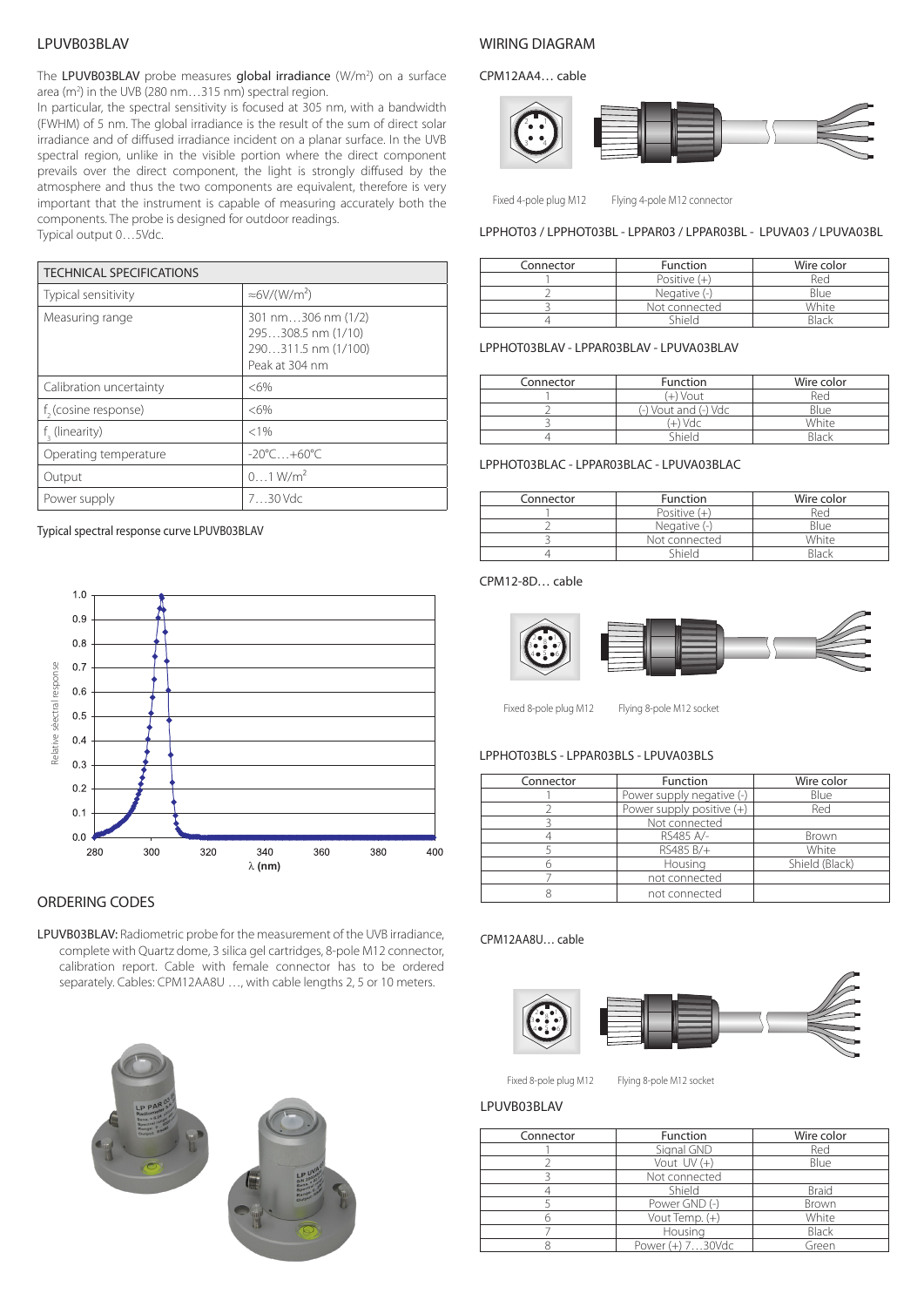| <b>Address</b> | Quantity                                                                                                                                                                                                                                                                                                                                                                                                                                       | Format         |
|----------------|------------------------------------------------------------------------------------------------------------------------------------------------------------------------------------------------------------------------------------------------------------------------------------------------------------------------------------------------------------------------------------------------------------------------------------------------|----------------|
| $\overline{2}$ | <b>LPPHOT03</b> : low range $(20,000 \text{ lux})$ ": illuminance in lux<br>LPPHOT03 : high range (200,000 lux) <sup>(*)</sup> illuminance in<br>lux/10 (e.g.: 3278 means 32780 lux, the resolution<br>is $10$ lux)<br><b>LPPAR03</b> : photon flow in $\mu$ mol m <sup>-2</sup> s <sup>-1</sup><br>LPUVA03 : UVA irradiance in W/m <sup>2</sup> x 10 - (e.g.: 425 me-<br>ans 42.5 W/m <sup>2</sup> , the resolution is 0.1 W/m <sup>2</sup> ) | 16-bit integer |
| $\mathcal{R}$  | Status register<br>bit $0 = 1$ measurement error<br>bit $2 = 1$ configuration data error<br>bit $3 = 1$ program memory error                                                                                                                                                                                                                                                                                                                   | 16-bit integer |
| 4              | Average value of the last 4 measures                                                                                                                                                                                                                                                                                                                                                                                                           | 16-bit integer |
| 5              | LPPHOT03 : low range (20,000 lux) <sup>(*)</sup> : sensor signal in µV<br>LPPHOT03 : high range (200,000 lux) <sup>(*)</sup> : sensor signal in<br>$\mu$ V/10 (e.g.: 3278 means 32780 $\mu$ V, the resolution<br>is $10 \mu V$ )<br><b>LPPAR03</b> : sensor signal in $\mu$ V<br>LPUVA03 : sensor signal in µV                                                                                                                                 | 16-bit integer |

(\*) In the LPPHOT03BLS probe, the low or high range can be selected with a serial command.



## **ACCESSORIES**

- CPM12AA4.2: Cable with 4-pole M12 connector on one end, open wires on the other side. Length 2 m.
- CPM12AA4.5: Cable with 4-pole M12 connector on one end, open wires on the other side. Length 5 m.
- CPM12AA4.10: Cable with 4-pole M12 connector on one end, open wires on the other side. Length 10 m.
- CPM12AA8U.2: Cable with 8-pole M12 connector on one end, open wires on the other side. Length 2 m. For LPUVB03BLAV.
- CPM12AA8U.5: Cable with 8-pole M12 connector on one end, open wires on the other side. Length 5 m. For LPUVB03BLAV.
- CPM12AA8U.10: Cable with 8-pole M12 connector on one end, open wires on the other side. Length 10 m. For LPUVB03BLAV.
- CPM12-8D.2: Cable with 8-pole M12 connector on one end, open wires on the other side. Length 2 m. For probes with RS485 MODBUS-RTU output.
- CPM12-8D.5: Cable with 8-pole M12 connector on one end, open wires on the other side. Length 5 m. For probes with RS485 MODBUS-RTU output.
- CPM12-8D.10: Cable with 8-pole M12 connector on one end, open wires on the other side. Length 10 m. For probes with RS485 MODBUS-RTU output.
- HD978TR3: Configurable signal converter amplifier with 4…20 mA (20…4 mA) output. Input range -10…+60 mVdc. Standard configuration 0…20 mVdc. Minimum measuring range 2 mVdc. For DIN rail 35 mm. Configurable with HD778TCAL
- HD978TR5: Configurable signal converter amplifier with 4…20 mA (20…4mA) output. Input range -10…+60 mVdc. Standard configuration 0…20mVdc. Minimum measuring range 2 mVdc. Container for wall mount installation. Configurable with HD778 TCAL.
- HD978TR4: Configurable signal converter amplifier with 0…10 Vdc (10…0 Vdc) output. Input range -10…+60 mVdc. Standard configuration 0…20mVdc. Minimum measuring range 2 mVdc. For DIN rail 35 mm. Configurable with HD778 TCAL
- HD978TR6: Configurable signal converter amplifier with 0…10 Vdc (10…0 Vdc) output. Input range -10…+60mVdc. Standard configuration 0…20mVdc. Minimum measuring range 2 mVdc. Container for wall mount installation. Configurable with HD778 TCAL.
- HD778TCAL: Voltage generator in the range -60mVdc…+60mVdc, controlled by PC through the RS232C serial port, DeltaLog7 (downloadable from Delta OHM website) software for setting K, J, T, N thermocouple transmitters and HD978TR3, HD978TR4, HD978TR5, HD978TR6 converters.
- LPPHOTS: Transmitter with RS485 MODBUS-RTU output for LPPHOT03 with output in mV. Connections via screw terminals. Wall mount installation. Power supply 5...30 Vdc. Casing dimensions: 80 x 84 x 44 mm. IP 66 protection degree. Operating temperature / humidity: -30…+70 °C / 0…90 %RH not condensing.





LP ... 03